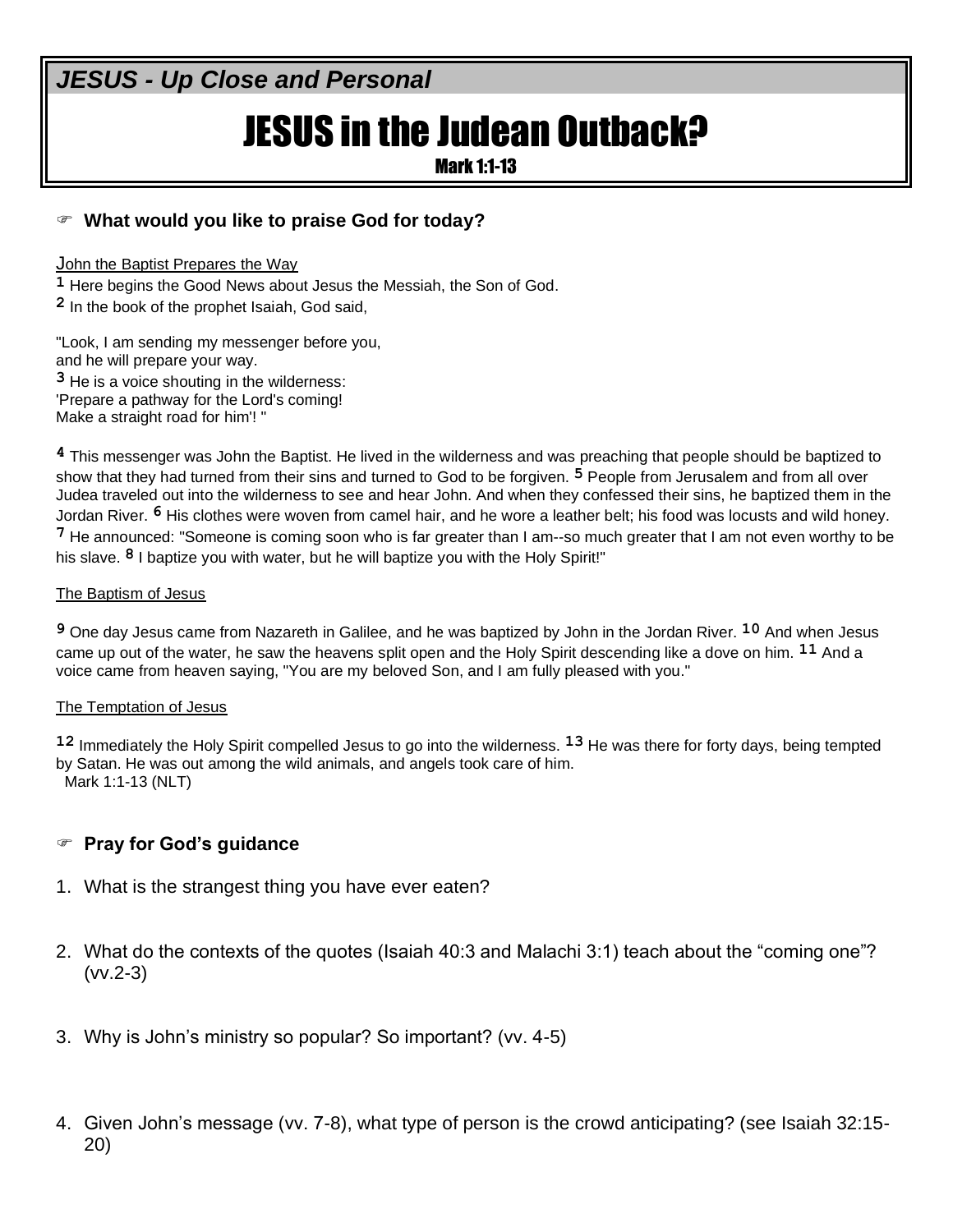5. What from your life illustrates what it means to repent?

Why is that the starting point for coming to Jesus?

- 6. John the Baptist prepared "the way for the Lord." Who prepared the way for the Lord in your life?
- 7. As Jesus came out of the water as He was being baptized, what did the voice from heaven say?
- 8. What do you think the dove and voice (vv. 10-11) meant to Jesus as He came out of the water? As He entered the desert?

During His temptation? (Matthew 4:1-11 contains an account of Jesus' 40 days in the wilderness)

How would all this prepare Him for what lies ahead?

**Wrap up:** What would you like to hear God say to you?

**Prayer:** For one another

For our outreach efforts

# LIFE GROUPS

*A safe place to build friendships and grow spiritually.*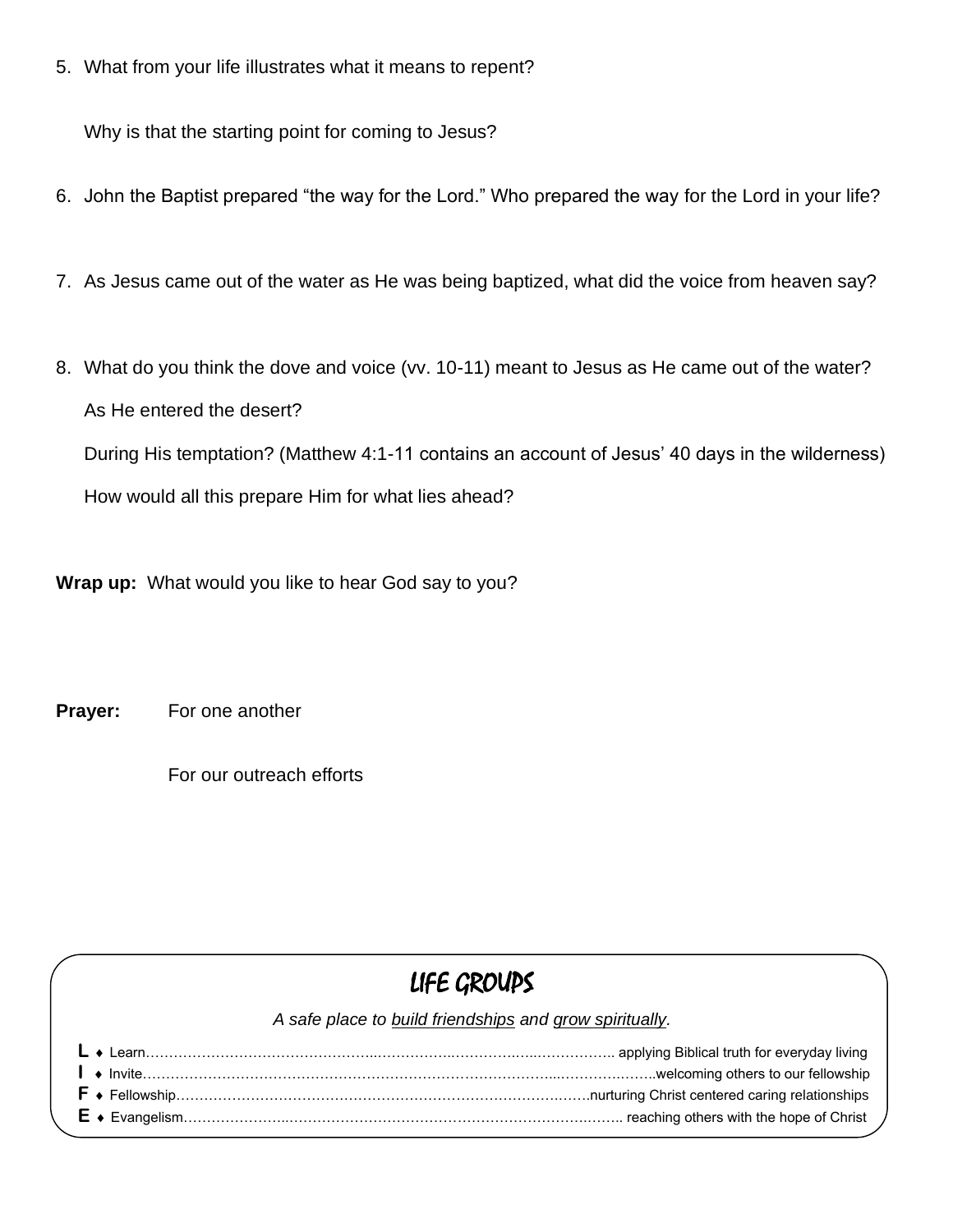# Commentary Notes from the Life Application Bible

### Chapter 1

When you experience the excitement of a big event, you naturally want to tell someone. Telling the story can bring back that original thrill as you relive the experience. Reading Mark's first words, you can sense his excitement. Picture yourself in the crowd as Jesus heals and teaches. Imagine yourself as one of the disciples. Respond to his words of love and encouragement. And remember that Jesus came for us who live today as well as for those who lived 2,000 years ago.

#### Notes for Verse 1

 **1:1** Mark was not one of the 12 disciples of Jesus, but he probably knew Jesus personally. Mark wrote his Gospel in the form of a fast-paced story, like a popular novel. The book portrays Jesus as a man who backed up his words with action that constantly proved who he is -- the Son of God. Because Mark wrote the Gospel for Christians in Rome, where many gods were worshiped, he wanted his readers to know that Jesus is *the one true* Son of God.

#### Notes for Verse 2

Jesus came at a time in history when the entire civilized world was relatively peaceful under Roman rule, travel was easy, and there was a common language. The news about Jesus' life, death, and resurrection could spread quickly throughout the vast Roman empire.

 In Israel, common men and women were ready for Jesus too. There had been no God-sent prophets for 400 years, since the days of Malachi (who wrote the last book of the Old Testament). There was growing anticipation that a great prophet, or the Messiah mentioned in the Old Testament, would soon come (see Luke 3:15).

 **1:2,3** Isaiah was one of the greatest prophets of the Old Testament. The second half of the book of Isaiah is devoted to the promise of salvation. Isaiah wrote about the coming of the Messiah, Jesus Christ, and the man who would announce his coming, John the Baptist. John's call to "make straight paths for him" meant that people should give up their selfish way of living, renounce their sins, seek God's forgiveness, and establish a relationship with the almighty God by believing and obeying his words as found in Scripture (Isaiah 1:18-20; Isaiah 57:15).

**1:2,3** Mark 1:2, 3 is a composite quotation, taken first from Malachi 3:1 and then from Isaiah 40:3.

 **1:2,3** Hundreds of years earlier, the prophet Isaiah had predicted that John the Baptist and Jesus would come. How did he know? God promised Isaiah that a Redeemer would come to Israel, and that a messenger calling in the desert would prepare the way for him. Isaiah's words comforted many people as they looked forward to the Messiah, and knowing that God keeps his promises can comfort you too. As you read the book of Mark, realize that it is more than just a story; it is part of God's Word. In it God is revealing to you his plans for human history.

#### Notes for Verse 4

Why does the Gospel of Mark begin with the story of John the Baptist and not mention the story of Jesus' birth? Important Roman officials of this day were always preceded by an announcer or herald. When the herald arrived in town, the people knew that someone of prominence would soon arrive. Because Mark's audience was primarily Roman Christians, he began his book with John the Baptist, whose mission it was to announce the coming of Jesus, the most important man who ever lived. Roman Christians would have been less interested in Jesus' birth than in this messenger who prepared the way.

 **1:4** John chose to live in the desert (1) to get away from distractions so he could hear God's instructions; (2) to capture the undivided attention of the people; (3) to symbolize a sharp break with the hypocrisy of the religious leaders who preferred their luxurious homes and positions of authority over doing God's work; (4) to fulfill Old Testament prophecies that said John would be "a voice of one calling: in the desert prepare the way for the LORD" (Isaiah 40:3).

 **1:4** In John's ministry, baptism was a visible sign that a person had decided to change his or her life, giving up a sinful and selfish way of living and turning to God. John took a known custom and gave it new meaning. The Jews often baptized non-Jews who had converted to Judaism. But to baptize a Jew as a sign of repentance was a radical departure from Jewish custom. The early church took baptism a step further, associating it with Jesus' death and resurrection (see, for example, Romans 6:3, 4; 1Peter 3:21).

#### Notes for Verse 5

The purpose of John's preaching was to prepare people to accept Jesus as God's Son. When John challenged the people to confess sin individually, he signaled the start of a new way to relate to God.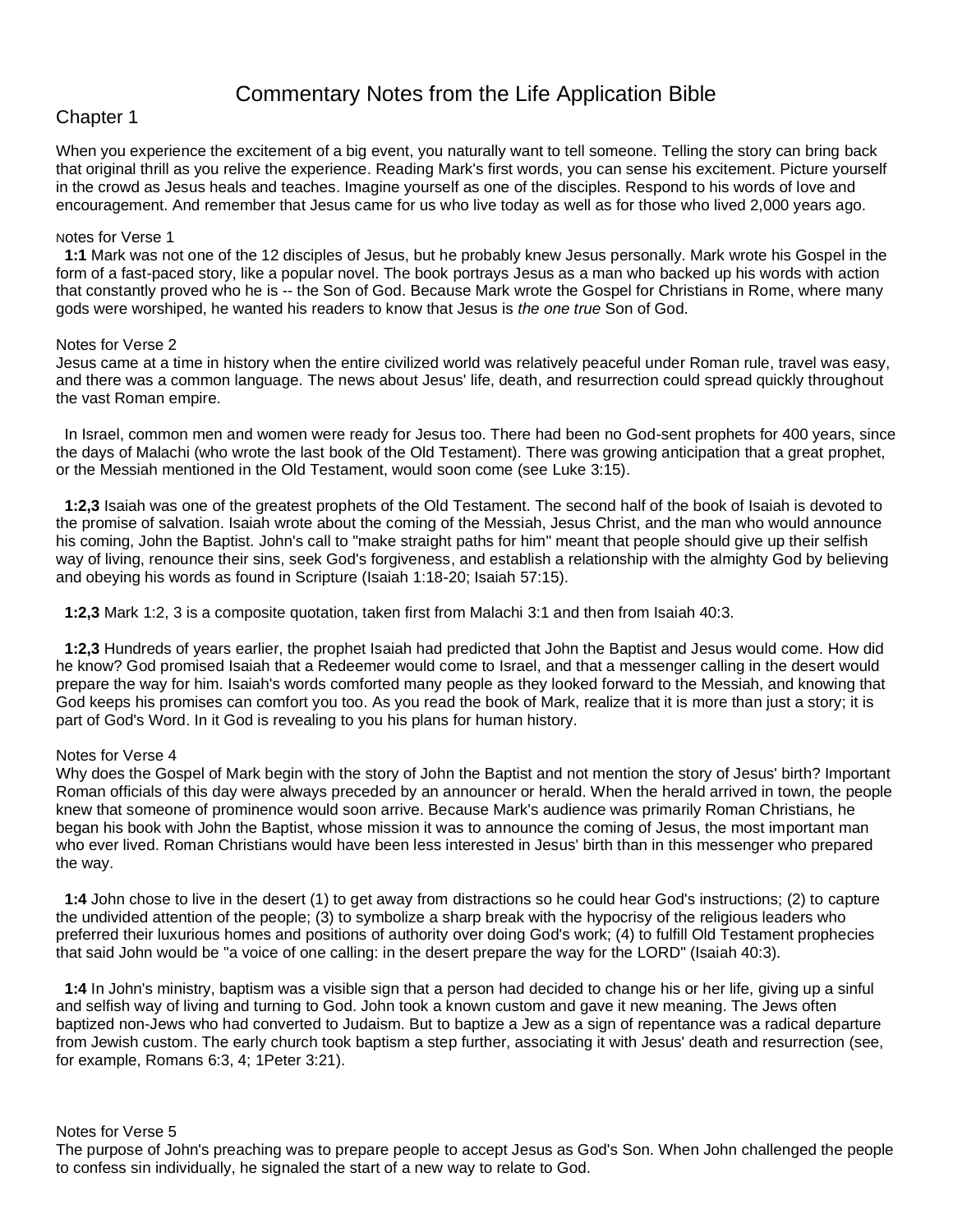Is change needed in your life before you can hear and understand Jesus' message? You have to admit that you need forgiveness before you can accept it. To prepare to receive Christ, repent. Denounce the world's dead-end attractions, sinful temptations, and harmful attitudes.

#### Notes for Verse 6

John's clothes were not the latest style of his day. He dressed much like the prophet Elijah (2Kings 1:8) in order to distinguish himself from the religious leaders, whose flowing robes reflected their great pride in their position (Mark 12:38). John's striking appearance reinforced his striking message.

#### Notes for Verses 7,8

Although John was the first genuine prophet in 400 years, Jesus the Messiah would be infinitely greater than he. John was pointing out how insignificant he was compared to the one who was coming. John was not even worthy of doing the most menial tasks for him, like untying his sandals. What John began, Jesus finished. What John prepared, Jesus fulfilled.

#### Notes for Verse 8

John said Jesus would baptize them with the Holy Spirit, sending the Holy Spirit to live within each believer. John's baptism with water prepared a person to receive Christ's message. This baptism demonstrated repentance, humility, and willingness to turn from sin. This was the *beginning* of the spiritual process.

 When Jesus baptizes with the Holy Spirit, however, the entire person is transformed by the Spirit's power. Jesus offers to us both forgiveness of sin and the power to live for him.

#### Notes for Verse 9

If John's baptism was for repentance from sin, why was Jesus baptized? While even the greatest prophets (Isaiah, Jeremiah, Ezekiel) had to confess their sinfulness and need for repentance, Jesus didn't need to admit sin -- he was sinless. Although Jesus didn't need forgiveness, he was baptized for the following reasons: (1) to begin his mission to bring the message of salvation to all people; (2) to show support for John's ministry; (3) to identify with our humanness and sin; (4) to give us an example to follow. We know that John's baptism was different from Christian baptism in the church because Paul had John's followers baptized again (see Acts 19:2-5).

 **1:9** Jesus grew up in Nazareth, where he had lived since he was a young boy (Matthew 2:22, 23). Nazareth was a small town in Galilee, located about halfway between the Sea of Galilee and the Mediterranean Sea. The city was despised and avoided by many Jews because it had a reputation for independence. Nazareth was a crossroads for trade routes and had contact with other cultures. (See also John 1:46.)

#### Notes for Verses 10,11

The Spirit descended like a dove on Jesus, and the voice from heaven proclaimed the Father's approval of Jesus as his divine Son. That Jesus is God's divine Son is the foundation for all we read about Jesus in the Gospels. Here we see all three members of the Trinity together -- God the Father, God the Son, and God the Holy Spirit.

#### Notes for Verses 12,13

Jesus left the crowds and went into the desert where he was tempted by Satan. Temptation is bad for us only when we give in. We should not hate or resent times of inner testing, because through them God can strengthen our character and teach us valuable lessons. When you face Satan and must deal with his temptations and the turmoil he brings, remember Jesus. He used God's Word against Satan and won. You can do the same.

 **1:12,13** Satan is an angel who rebelled against God. He is real, not symbolic, and is constantly working against God and those who obey him. Satan tempted Eve in the garden and persuaded her to sin; he tempted Jesus in the desert and did not persuade him to fall. To be tempted is not a sin. Tempting others or giving in to temptation *is* sin. For a more detailed account of Jesus' temptation, read Matthew 4:1-11.

#### Map: Jesus Begins His Ministry

 **1:12,13** To identify fully with human beings, Jesus had to endure Satan's temptations. Although Jesus is God, he is also man. And as fully human, he was not exempt from Satan's attacks. Because Jesus faced temptations and overcame them, he can assist us in two important ways: (1) as an example of how to face temptation without sinning, and (2) as a helper who knows just what we need because he went through the same experience. (See Hebrews 4:16 for more on Jesus and temptation.)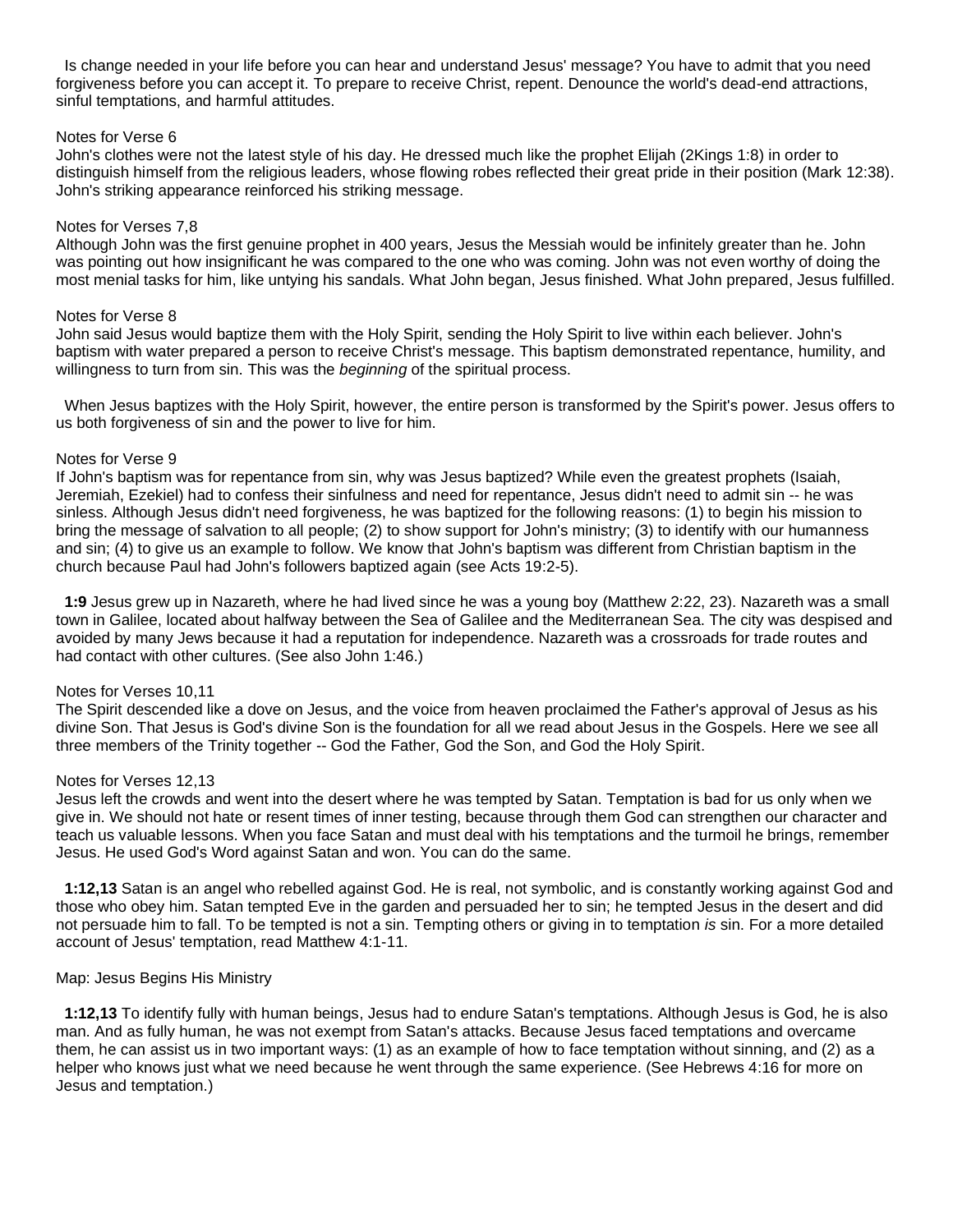# Who IS this Jesus?

His Authority and Characteristics of Ministry

Mark 1:14-39

# **What would you like to praise God for today?**

#### **The First Disciples**

**14** Later on, after John was arrested by Herod Antipas, Jesus went to Galilee to preach God's Good News. **15 "***At last the time has come!"* he announced*. "The Kingdom of God is near! Turn from your sins and believe this Good News!"*

**16** One day as Jesus was walking along the shores of the Sea of Galilee, he saw Simon and his brother, Andrew, fishing with a net, for they were commercial fishermen. **17** Jesus called out to them*, "Come, be my disciples, and I will show you how to fish for people!"* **18** And they left their nets at once and went with him.

**19** A little farther up the shore Jesus saw Zebedee's sons, James and John, in a boat mending their nets. **20** He called them, too, and immediately they left their father, Zebedee, in the boat with the hired men and went with him.

#### Jesus Casts Out an Evil Spirit

**21** Jesus and his companions went to the town of Capernaum, and every Sabbath day he went into the synagogue and taught the people. **22** They were amazed at his teaching, for he taught as one who had real authority--quite unlike the teachers of religious law.

**23** A man possessed by an evil spirit was in the synagogue, **24** and he began shouting, "Why are you bothering us, Jesus of Nazareth? Have you come to destroy us? I know who you are--the Holy One sent from God!"

**25** Jesus cut him short. *"Be silent! Come out of the man."* **26** At that, the evil spirit screamed and threw the man into a convulsion, but then he left him.

**27** Amazement gripped the audience, and they began to discuss what had happened. "What sort of new teaching is this?" they asked excitedly. "It has such authority! Even evil spirits obey his orders!" **28** The news of what he had done spread quickly through that entire area of Galilee.

#### Jesus Heals Many People

**29** After Jesus and his disciples left the synagogue, they went over to Simon and Andrew's home, and James and John were with them. **30** Simon's mother-in-law was sick in bed with a high fever. They told Jesus about her right away. **31** He went to her bedside, and as he took her by the hand and helped her to sit up, the fever suddenly left, and she got up and prepared a meal for them.

**32** That evening at sunset, many sick and demon-possessed people were brought to Jesus. **33** And a huge crowd of people from all over Capernaum gathered outside the door to watch. **34** So Jesus healed great numbers of sick people who had many different kinds of diseases, and he ordered many demons to come out of their victims. But because they knew who he was, he refused to allow the demons to speak.

#### Jesus Preaches in Galilee

**35** The next morning Jesus awoke long before daybreak and went out alone into the wilderness to pray. **36** Later Simon and the others went out to find him. **37** They said, "Everyone is asking for you."

**38** But he replied, *"We must go on to other towns as well, and I will preach to them, too, because that is why I came."* **39** So he traveled throughout the region of Galilee, preaching in the synagogues and expelling demons from many people. Mark 1:14-39 (NLT)

### **PRAY for God's guidance**

- 1. Who was one of your best teachers? What made that teacher so good?
- 2. Why do you suppose Jesus started His public ministry in a synagogue?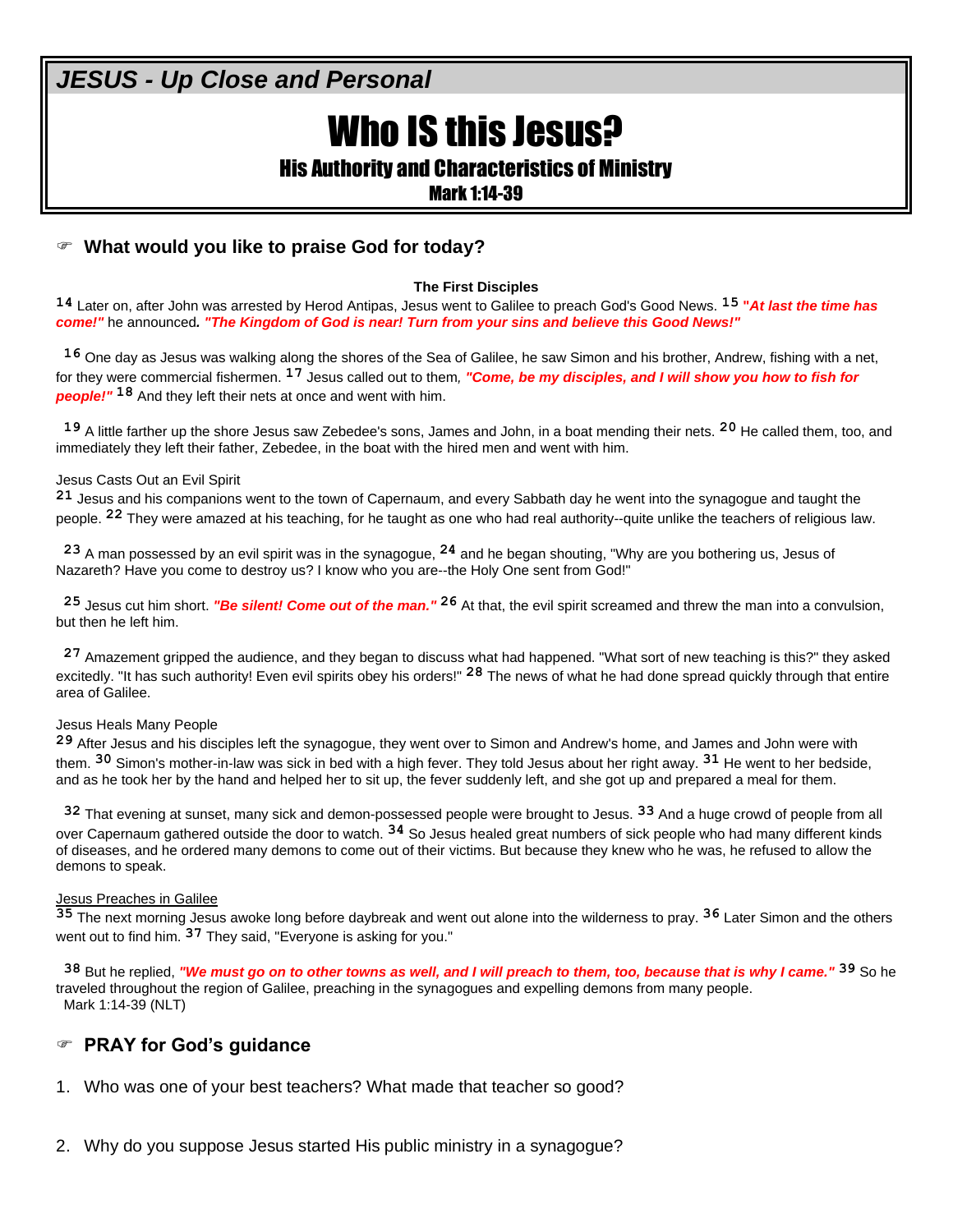What two things about Jesus amazed the people (vv. 22, 27)? Why?

3. What does it mean to teach "with authority"?

What was the nature and source of Jesus' authority?

4. On a scale of 1 - 10, how much authority does Jesus have in your life?

What would you have to cast out to rate a 10?

- 5. Why do you think Jesus healed people?
- 6. How does Jesus' healing (vv. 30-31) compare with His exorcism (v. 25)?

What new realm of authority is seen here?

7. How do you picture the scene in verses 32 - 34?

After a day like this (vv. 29 -34) what pressures could Jesus feel as a new day dawns?

What might he pray about? How might this relate to His decision to move on (v. 38)?

- 8. What do you do when you need to get away and be alone with God?
- 9. What difference has getting alone to pray made (or could it make) in handling the stress in your life?

**Wrap up:** How does this Scripture passage speak to your life?

**Prayer:** For one another

# LIFE GROUPS

*A safe place to build friendships and grow spiritually.*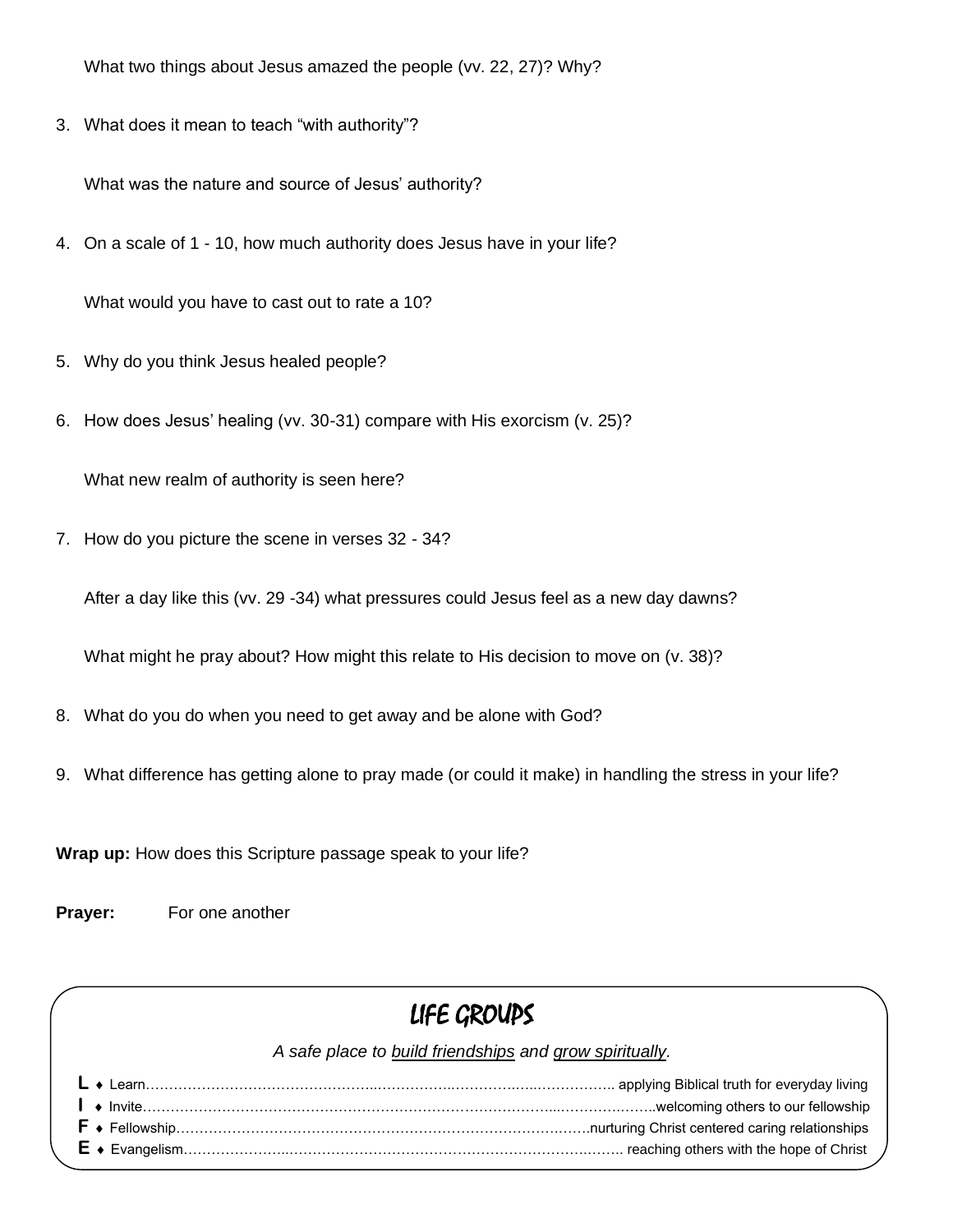# Commentary from the Life Application Bible

### Notes for Verses 14,15

What is the good news of God? These first words spoken by Jesus in Mark give the core of his teaching: that the long-awaited Messiah has come to break the power of sin and begin God's personal reign on earth. Most of the people who heard this message were oppressed, poor, and without hope. Jesus' words were good news because they offered freedom, justice, and hope.

### Notes for Verse 16

Fishing was a major industry around the Sea of Galilee. Fishing with nets was the most common method. Capernaum, the largest of the more than 30 fishing towns around the lake at that time, became Jesus' new home (Matthew 4:12, 13).

 **1:16-20** We often assume that Jesus' disciples were great men of faith from the first time they met Jesus. But they had to grow in their faith just as all believers do (Mark 14:48-50, 66-72; John 14:1-9; John 20:26-29). This is apparently not the only time Jesus called Peter (Simon), James, and John to follow him (see Luke 5:1-11 and John 1:35-42 for two other times). Although it took time for Jesus' call and his message to get through, the disciples *followed.* In the same way, we may question and falter, but we must never stop following Jesus.

#### Notes for Verse 21

Because the temple in Jerusalem was too far for many Jews to travel to regularly for worship, many towns had synagogues serving both as places of worship and as schools. Beginning in the days of Ezra, about 450 B.C., a group of ten Jewish families could start a synagogue. There, during the week, Jewish boys were taught the Old Testament law and Jewish religion. Girls could not attend. Each Saturday, the Sabbath, the Jewish men would gather to listen to a rabbi teach from the Scriptures. Because there was no permanent rabbi or teacher, it was customary for the synagogue leader to ask visiting teachers to speak. This is why Jesus often spoke in the synagogues in the towns he visited.

 **1:21** Jesus had recently moved to Capernaum from Nazareth (Matthew 4:12, 13). Capernaum was a thriving town with great wealth as well as great sin and decadence. Because it was the headquarters for many Roman troops, pagan influences from all over the Roman empire were pervasive. This was an ideal place for Jesus to challenge both Jews and non-Jews with the gospel of God's kingdom.

#### Notes for Verse 22

The Jewish teachers often quoted from well-known rabbis to give their words more authority. But Jesus didn't have that need. Because Jesus is God, he knew exactly what the Scriptures said and meant. He was the ultimate authority.

#### Notes for Verse 23

Evil spirits, or demons, are ruled by Satan. They work to tempt people to sin. They were not created by Satan -- because God is the Creator of all. Rather they are fallen angels who joined Satan in his rebellion. Though not all disease comes from Satan, demons can cause a person to become mute, deaf, blind, or insane. But in every case where demons confronted Jesus, they lost their power. Thus God limits what evil spirits can do; they can do nothing without his permission. During Jesus' life on earth, demons were allowed to be very active to demonstrate once and for all Christ's power and authority over them.

 **1:23ff** Many psychologists dismiss all accounts of demon-possession as a primitive way to describe mental illness. Although throughout history mental illness has often been wrongly diagnosed as demon-possession, clearly a hostile outside force controlled the man described here. Mark emphasized Jesus' conflict with evil powers to show his superiority over them, so he recorded many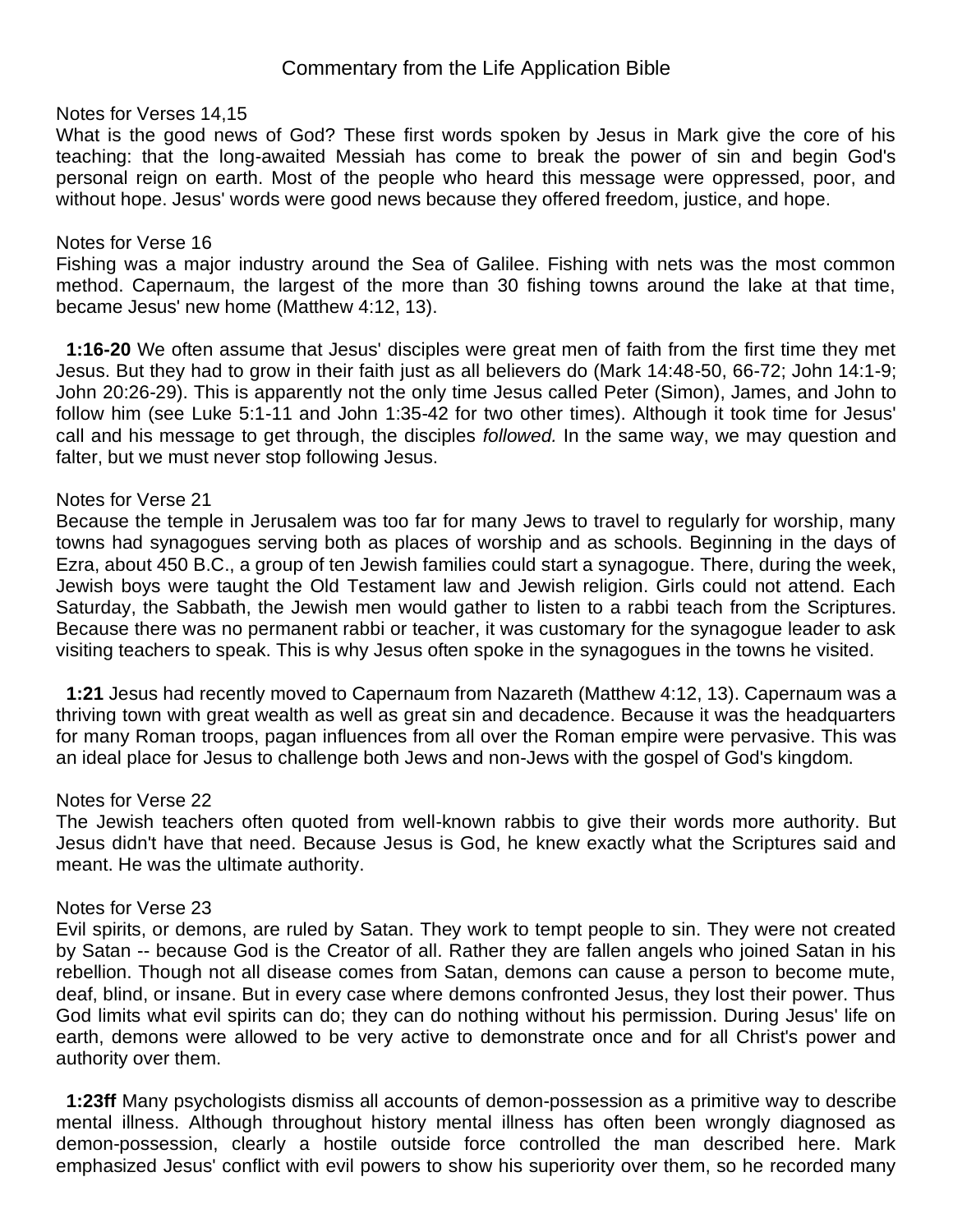stories about Jesus driving out evil spirits. Jesus didn't have to conduct an elaborate exorcism ritual. His word was enough to send out the demons.

 **1:23,24** The evil spirit knew at once that Jesus was the Holy One of God. By including this event in his Gospel, Mark was establishing Jesus' credentials, showing that even the spiritual underworld recognized Jesus as the Messiah.

### Notes for Verses 29-31

Each Gospel writer had a slightly different perspective as he wrote; thus the comparable stories in the Gospels often highlight different details. In Matthew, Jesus touched the woman's hand. In Mark, he helped her up. In Luke, he spoke to the fever, and it left her. The accounts do not conflict. Each writer chose to emphasize different details of the story in order to emphasize a certain characteristic of Jesus.

### Notes for Verses 32,33

The people came to Jesus in the evening after sunset. This was the Sabbath (Mark 1:21), their day of rest, lasting from sunset Friday to sunset Saturday. The Jewish leaders had proclaimed that it was against the law to be healed on the Sabbath (Matthew 12:10; Luke 13:14). The people didn't want to break this law or the Jewish law that prohibited traveling on the Sabbath, so they waited until sunset. After the sun went down, the crowds were free to find Jesus so he could heal them.

### Notes for Verse 34

Why didn't Jesus want the demons to reveal who he was? (1) By commanding the demons to remain silent, Jesus proved his authority and power over them. (2) Jesus wanted the people to believe he was the Messiah because of what he said and did, not because of the demons' words. (3) Jesus wanted to reveal his identity as the Messiah according to his timetable, not according to Satan's timetable. Satan wanted the people to follow Jesus around for what they could get out of him, not because he was the Son of God who could truly set them free from sin's guilt and power.

# Notes for Verse 35

Jesus took time to pray. Finding time to pray is not easy, but prayer is the vital link between us and God. Like Jesus, we must break away from others to talk with God, even if we have to get up very early in the morning to do it!

### Notes for Verse 39

The Romans divided the land of Israel into three separate regions: Galilee, Samaria, and Judea. Galilee was the northernmost region, an area about 60 miles long and 30 miles wide. Jesus did much of his ministry in this area, an ideal place for him to teach because there were over 250 towns concentrated there, with many synagogues.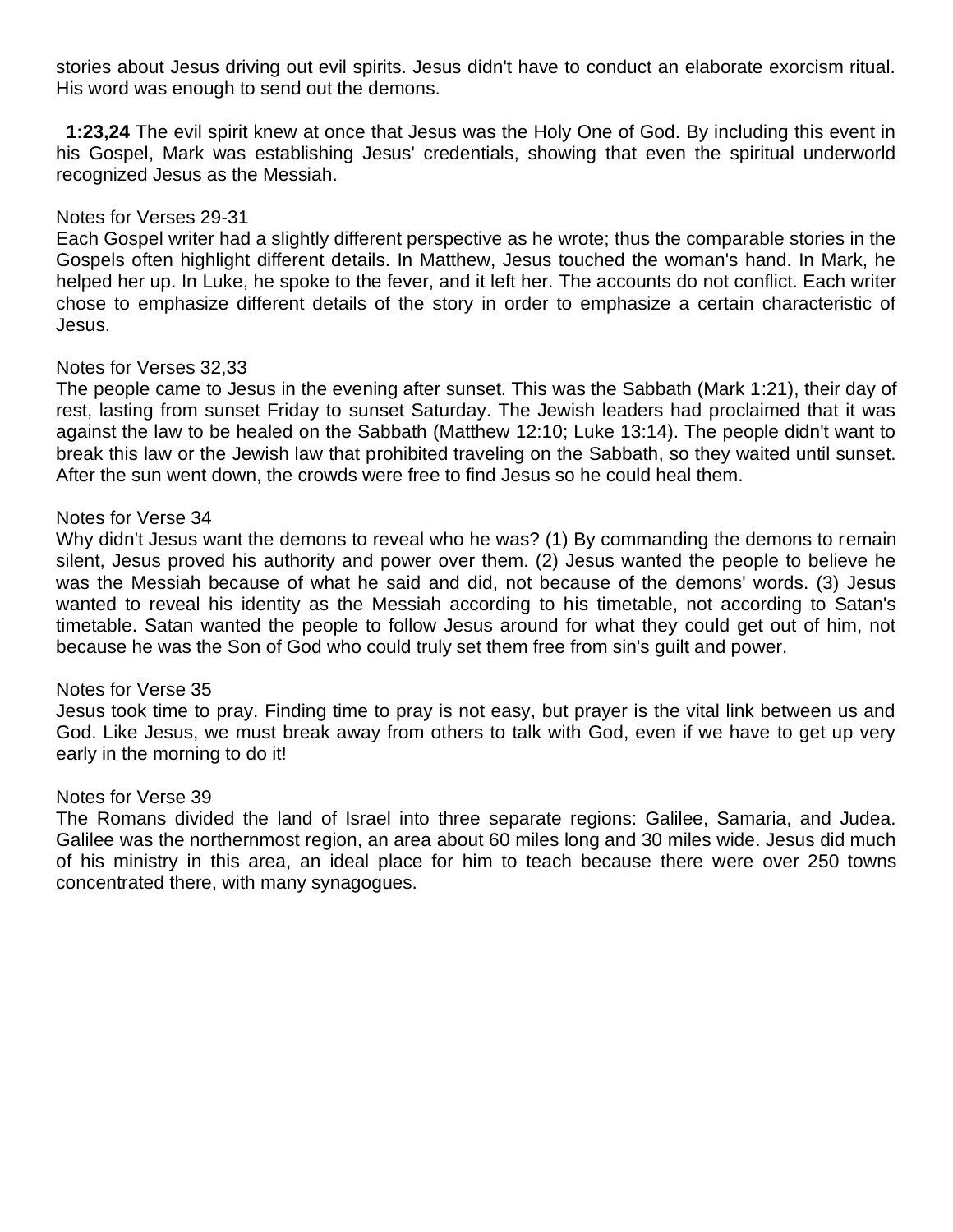# Jesus Touches the Untouchables

Mark 1:40 - 2:12

# **What would you like to praise God for today?**

Jesus Heals a Man with Leprosy

**40** A man with leprosy came and knelt in front of Jesus, begging to be healed. "If you want to, you can make me well again," he said.

**41** Moved with pity, Jesus touched him*. "I want to,"* he said*. "Be healed!"* **42** Instantly the leprosy disappeared--the man was healed. **43** Then Jesus sent him on his way and told him sternly, *44 "Go right over to the priest and let him examine you. Don't talk to anyone along the way. Take along the offering required in the law of Moses for those who have been healed of leprosy, so everyone will have proof of your healing."*

**45** But as the man went on his way, he spread the news, telling everyone what had happened to him. As a result, such crowds soon surrounded Jesus that he couldn't enter a town anywhere publicly. He had to stay out in the secluded places, and people from everywhere came to him there.

Mark 2

#### Jesus Heals a Paralyzed Man

**1** Several days later Jesus returned to Capernaum, and the news of his arrival spread quickly through the town. **2** Soon the house where he was staying was so packed with visitors that there wasn't room for one more person, not even outside the door. And he preached the word to them. **3** Four men arrived carrying a paralyzed man on a mat. **4** They couldn't get to Jesus through the crowd, so they dug through the clay roof above his head. Then they lowered the sick man on his mat, right down in front of Jesus. **5** Seeing their faith, Jesus said to the paralyzed man, *"My son, your sins are forgiven."*

**6** But some of the teachers of religious law who were sitting there said to themselves, **7** "What? This is blasphemy! Who but God can forgive sins!"

**8** Jesus knew what they were discussing among themselves, so he said to them, *"Why do you think this is blasphemy? 9 Is it easier to say to the paralyzed man, 'Your sins are forgiven' or 'Get up, pick up your mat, and walk'? 10 I will prove that I, the Son of Man, have the authority on earth to forgive sins."* Then Jesus turned to the paralyzed man and said, *11 "Stand up, take your mat, and go on home, because you are healed!"*

**12** The man jumped up, took the mat, and pushed his way through the stunned onlookers. Then they all praised God. "We've never seen anything like this before!" they exclaimed. Mark 2:1-12 (NLT)

# **PRAY for God's guidance**

- 1. What kinds of "things" make people feel unworthy to come to Jesus?
- 2. Why is the leper unsure of Jesus' desire to help? (See Leviticus 13:45,46)
- 3. What is significant about Jesus touching the leper prior to healing him?

What do the crowds expect?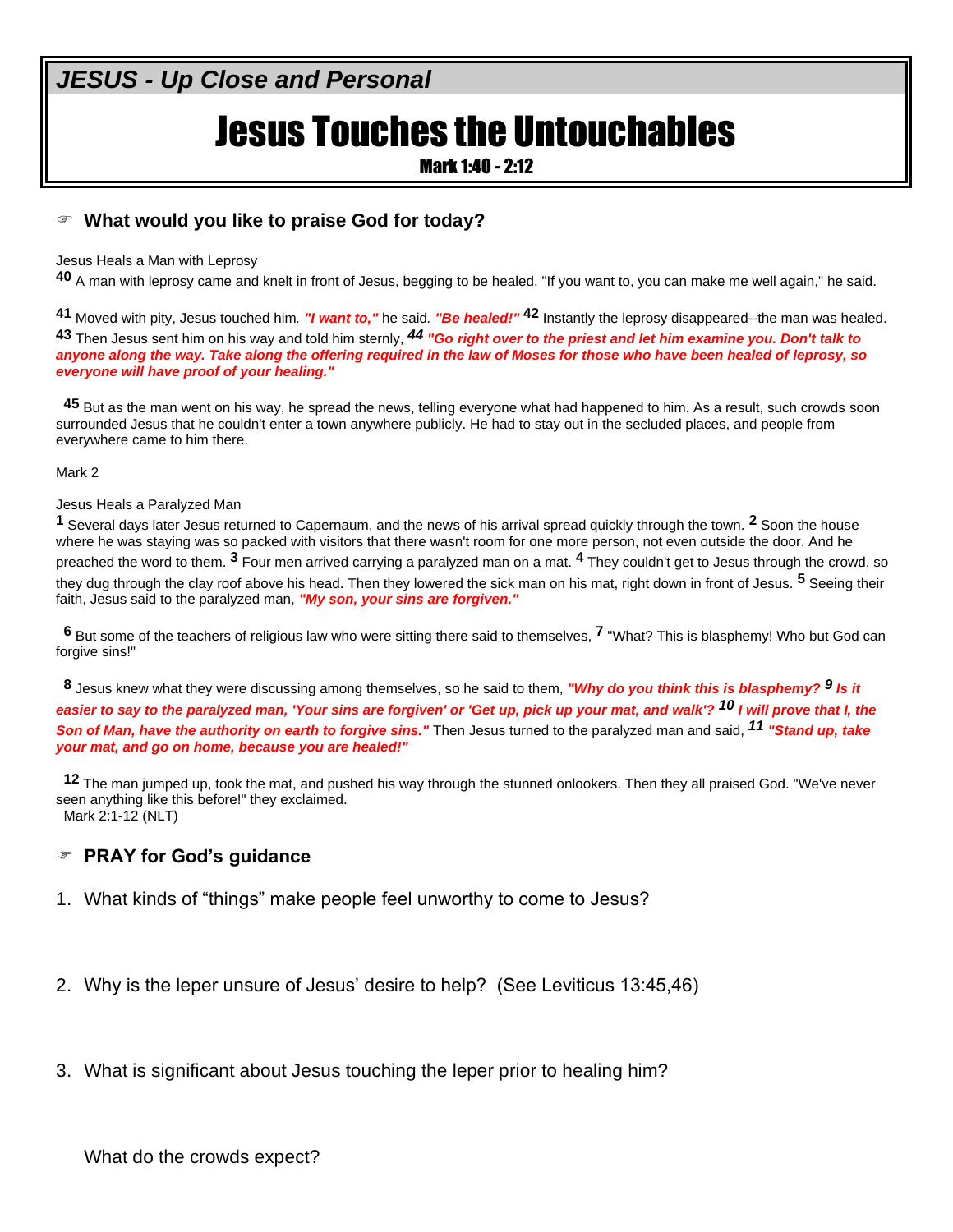- 4. In a crisis, even at 3 AM, which four friends would you call?
- 5. What would you be seeing and feeling if you were in this crowd (vv. 1-4)?
- 6. Why are the teachers so upset? In there minds, how are sin and the authority of God linked? (see John 9:1-3)
- 7. Why didn't Jesus just heal the man like everyone expected?

What new insight about the kingdom and Himself is Jesus revealing?

- 8. In what ways is sin like paralysis or leprosy?
- 9. What freedoms/healings has Jesus' word of forgiveness given you?
- **Wrap up:** If you had friends who would take you to Jesus for healing today, what kind of healing would you ask for? A. physical B. spiritual C. emotional D. relational
- **Prayer:** For one another

How can you pray for and "touch lepers" or aid "paralytics" you know?

# LIFE GROUPS

*A safe place to build friendships and grow spiritually.*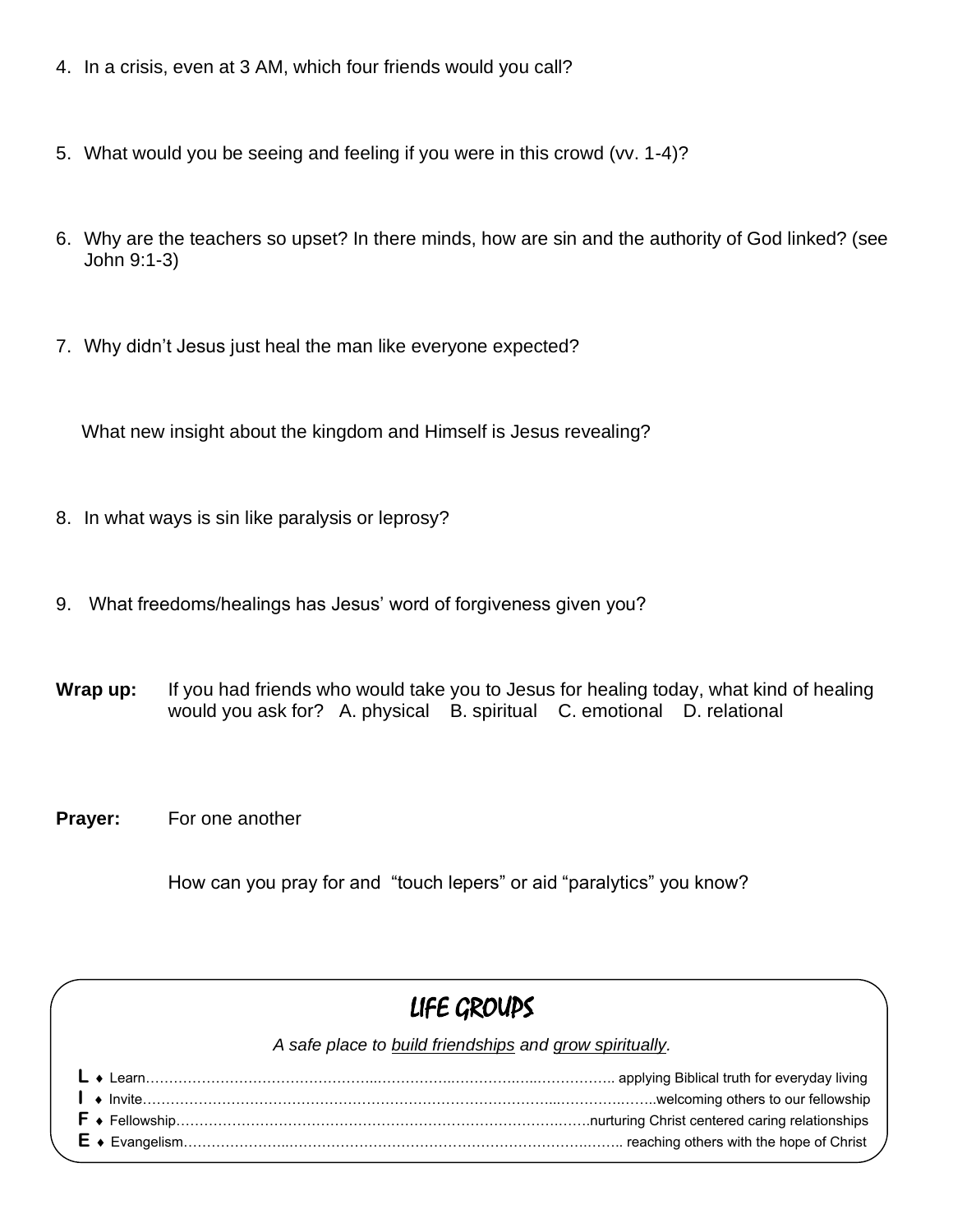Notes for Lev. 13: 45,46

A person with an infectious skin disease had to perform this strange ritual to protect others from coming too near. Because the disease described in Leviticus was often contagious, it was important that people stay away from those who had it.

Notes for Verses 40,41

In keeping with the law in Leviticus 13 and 14, Jewish leaders declared people with leprosy unclean. This meant that lepers were unfit to participate in any religious or social activity. Because the law said that contact with any unclean person made a person unclean too, some people even threw rocks at lepers to keep them at a safe distance. Even the mention of the name of this disabling disease terrified people. But Jesus touched this man who had leprosy.

 The real value of a person is inside, not outside. Although a person's body may be diseased or deformed, the person inside is no less valuable to God. No person is too disgusting for God's touch. In a sense, we are all people with leprosy because we have all been deformed by the ugliness of sin. But God, by sending his Son Jesus, has touched us, giving us the opportunity to be healed. When you feel repulsed by someone, stop and remember how God feels about that person -- and about you.

Notes for Verses 43,44

Although leprosy was incurable, many different types of skin diseases were classified together as "leprosy." According to the Old Testament laws about leprosy (Leviticus 13; 14 Leviticus 14), when a leper was cured, he or she had to go to a priest to be examined. Then the leper was to give a thank offering at the temple. Jesus adhered to these laws by sending the man to the priest, demonstrating Jesus' complete regard for God's law. Sending a healed leper to a priest was also a way to verify Jesus' great miracle to the community.

# Chapter 2

Notes for Verse 3

The paralytic's need moved his friends to action, and they brought him to Jesus. When you recognize someone's need, do you act? Many people have physical and spiritual needs you can meet, either by yourself or with others who are also concerned. Human need moved these four men; let it also move you to compassionate action. Notes for Verse 4

Houses in Bible times were built of stone. They had flat roofs made of mud mixed with straw. Outside stairways led to the roofs. These friends may have carried the lame man up the outside stairs to the roof. They then could easily have taken apart the mud and straw mixture to make a hole through which to lower their friend to Jesus. Notes for Verses 5-7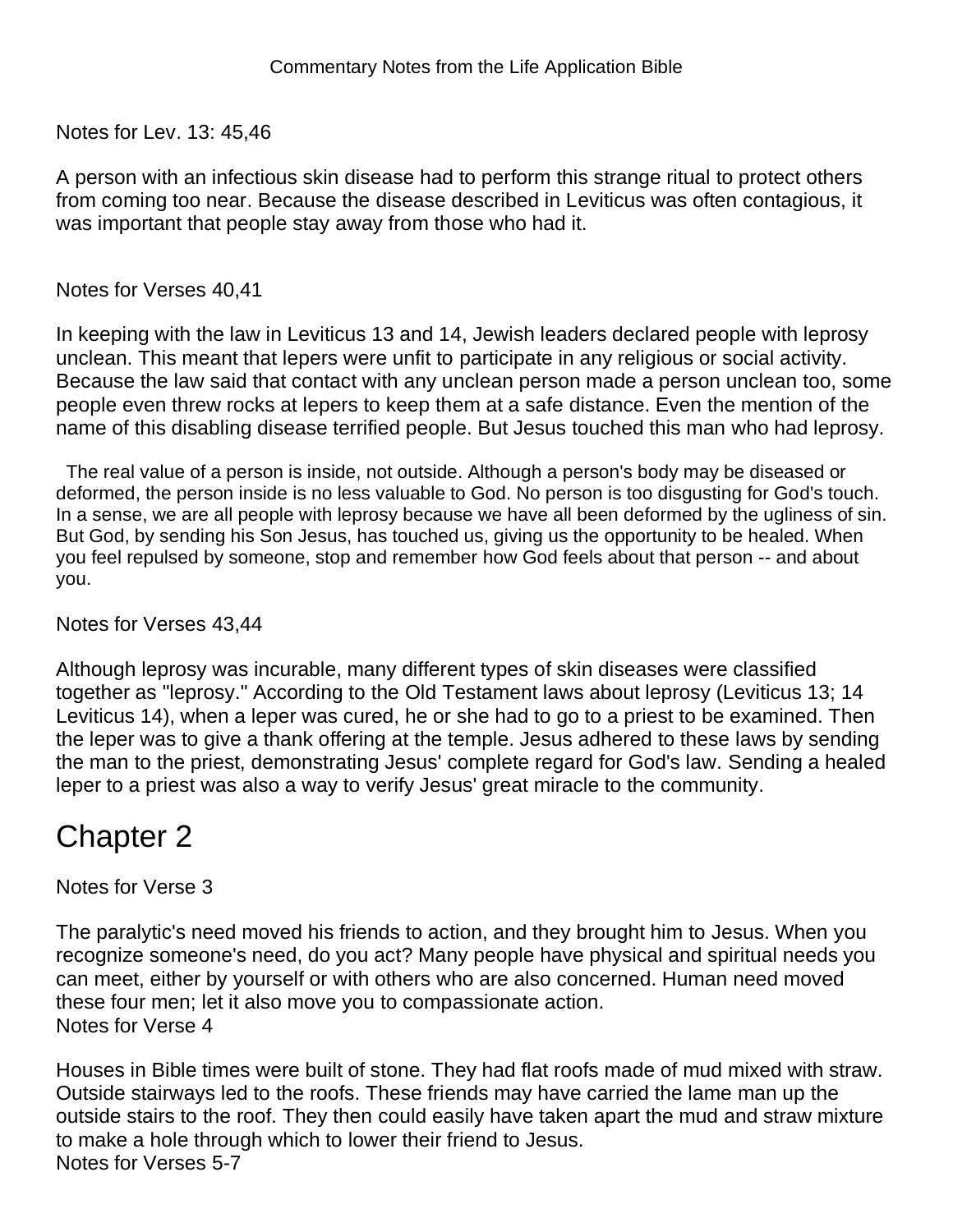Before saying to the paralytic, "Get up," Jesus said, "Son, your sins are forgiven." To the Jewish leaders this statement was blasphemous, claiming to do something only God could do. According to the law, the punishment for this sin was death (Leviticus 24:15, 16).

 The religious leaders understood correctly that Jesus was claiming divine prerogatives, but their judgment of him was wrong. Jesus was not blaspheming because his claim was true. Jesus is God, and he proved his claim by healing the paralytic (Mark 2:9-12). Notes for Verse 10

This is the first time in Mark that Jesus is referred to as the "Son of Man." The title *Son of Man* emphasizes that Jesus is fully human, while *Son of God* (see, for example, John 20:31) emphasizes that he is fully God. As God's Son, Jesus has the authority to forgive sin. As a man, he can identify with our deepest needs and sufferings and help us overcome sin (see the note on Mark 8:29-31).

Notes for John 9:1-3

In chapter 9, we see four different reactions to Jesus. The neighbors revealed surprise and skepticism; the Pharisees showed disbelief and prejudice; the parents believed but kept quiet for fear of excommunication; and the healed man showed consistent, growing faith. Notes for Verses 2,3

A common belief in Jewish culture was that calamity or suffering was the result of some great sin. But Christ used this man's suffering to teach about faith and to glorify God. We live in a fallen world where good behavior is not always rewarded and bad behavior not always punished. Therefore, innocent people sometimes suffer. If God took suffering away whenever we asked, we would follow him for comfort and convenience, not out of love and devotion. Regardless of the reasons for our suffering, Jesus has the power to help us deal with it. When you suffer from a disease, tragedy, or disability, try not to ask, "Why did this happen to me?" or "What did I do wrong?" Instead, ask God to give you strength for the trial and a clearer perspective on what is happening.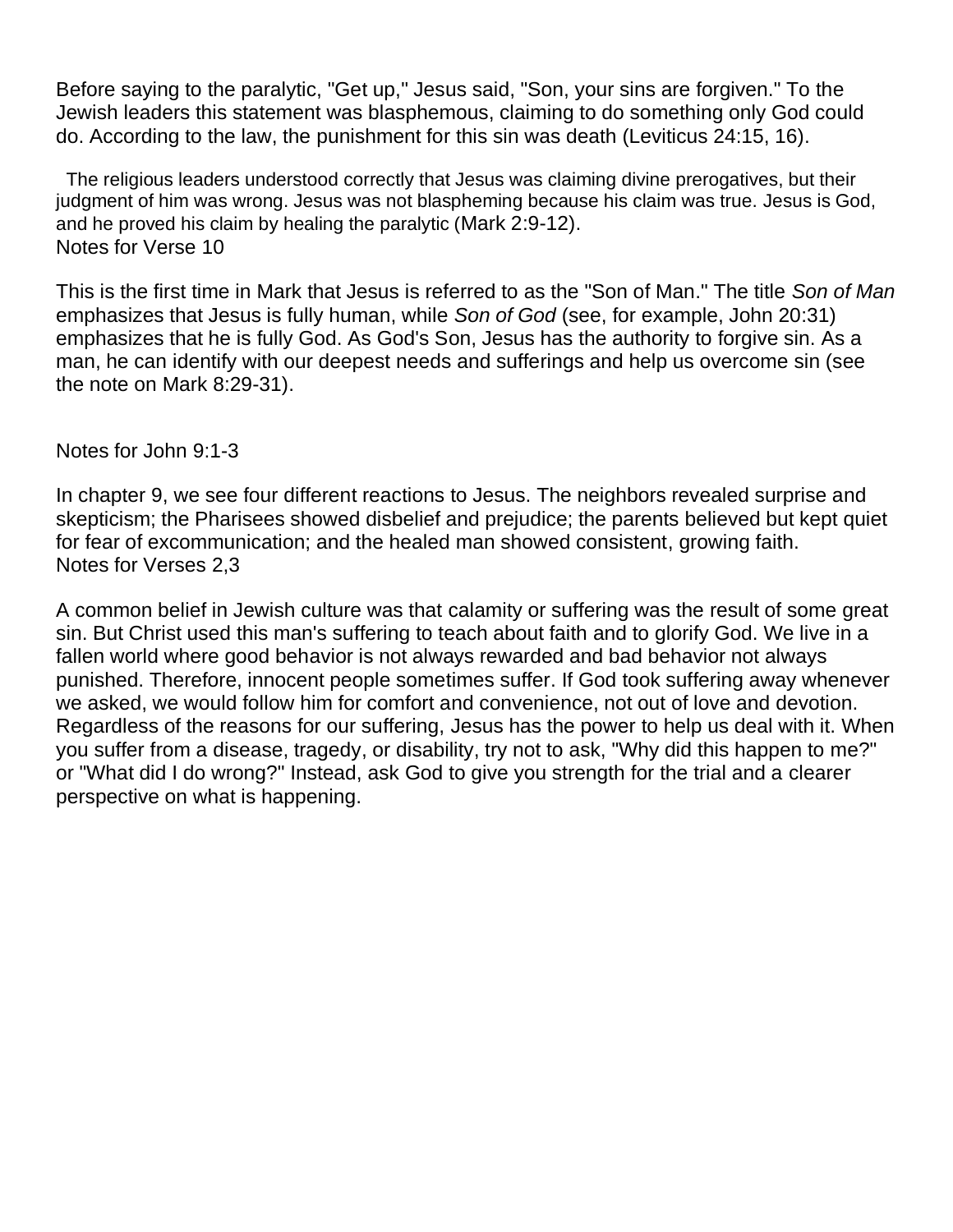# We've Never Done It That Way Before!

Mark 2:13-28

# **What would you like to praise God for today?**

### **Jesus Calls Levi (Matthew)**

**13** Then Jesus went out to the lakeshore again and taught the crowds that gathered around him. **14** As he walked along, he saw Levi son of Alphaeus sitting at his tax-collection booth**.** *"Come, be my disciple,"* Jesus said to him. So Levi got up and followed him.

**15** That night Levi invited Jesus and his disciples to be his dinner guests, along with his fellow tax collectors and many other notorious sinners. (There were many people of this kind among the crowds that followed Jesus.) **16** But when some of the teachers of religious law who were Pharisees saw him eating with people like that, they said to his disciples, "Why does he eat with such scum?"

**17** When Jesus heard this, he told them*, "Healthy people don't need a doctor--sick people do. I have come to call sinners, not those who think they are already good enough."*

#### A Discussion about Fasting

**18** John's disciples and the Pharisees sometimes fasted. One day some people came to Jesus and asked, "Why do John's disciples and the Pharisees fast, but your disciples don't fast?"

**19** Jesus replied, *"Do wedding guests fast while celebrating with the groom? Of course not. They can't fast while they are with the groom. 20 But someday he will be taken away from them, and then they will fast. 21 And who would patch an old garment with unshrunk cloth? For the new patch shrinks and pulls away from the old cloth, leaving an even bigger hole than before. 22 And no one puts new wine into old wineskins. The wine would burst the wineskins, spilling the wine and ruining the skins. New wine needs new wineskins."*

### A Discussion about the Sabbath

**23** One Sabbath day as Jesus was walking through some grainfields, his disciples began breaking off heads of wheat. **24** But the Pharisees said to Jesus, "They shouldn't be doing that! It's against the law to work by harvesting grain on the Sabbath."

**25** But Jesus replied*, "Haven't you ever read in the Scriptures what King David did when he and his companions were hungry? 26 He went into the house of God (during the days when Abiathar was high priest), ate the special bread reserved for the priests alone, and then gave some to his companions. That was breaking the law, too." 27* Then he said to them*, "The Sabbath was made to benefit people, and not people to benefit the Sabbath. 28 And I, the Son of Man, am master even of the Sabbath!"* Mark 2:13-28 (NLT)

# **PRAY for God's guidance**

- 1. Do you "fix and mend" or "toss and replace"? Why?
- 2. The disciples who were fishermen (1:16-19) may have paid inflated taxes to Levi for years. How would they feel when Jesus called him to be a disciple?

Why might Jesus have called him?

3. What is the problem Jesus is confronting in vv. 13 -17?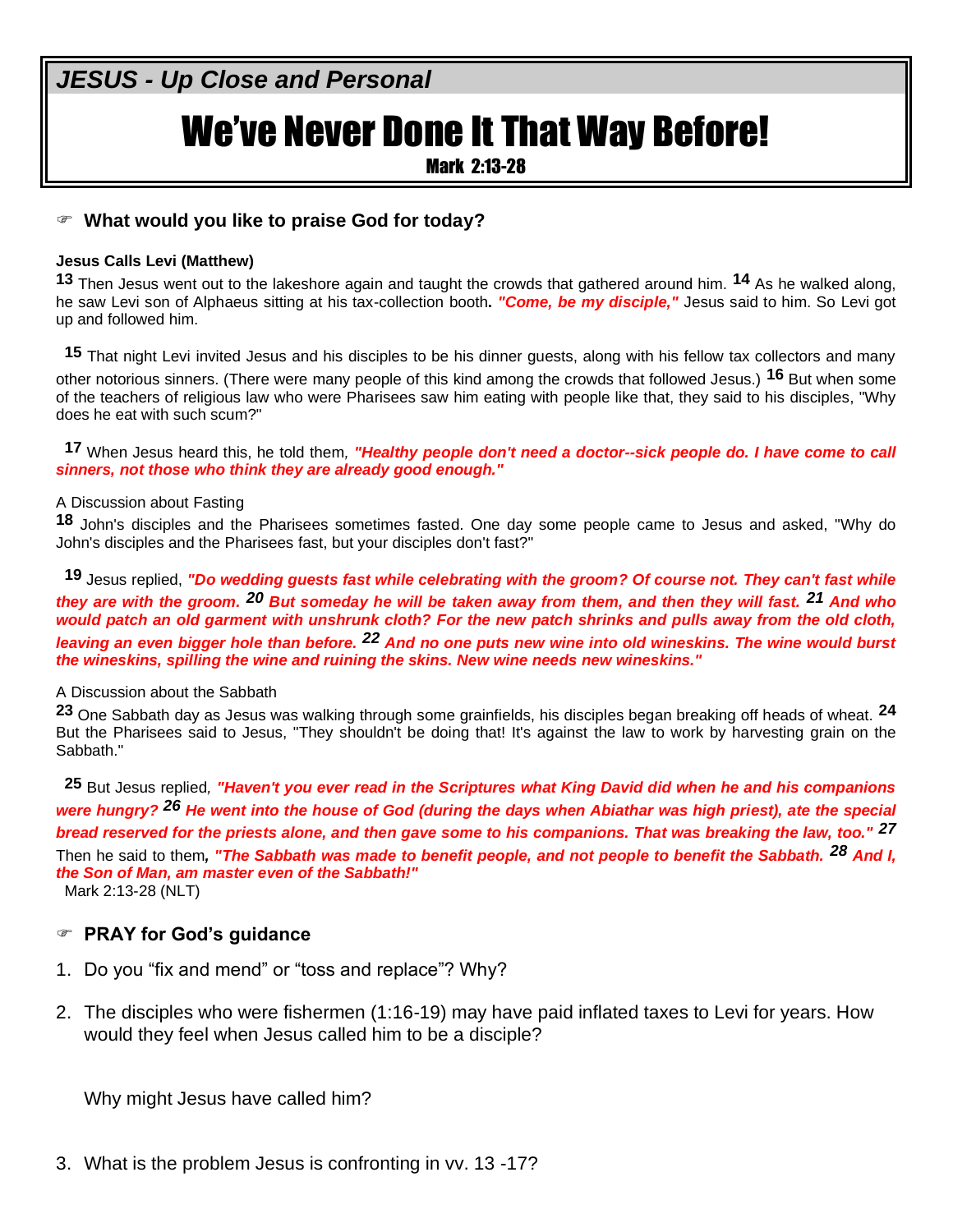Discuss the balance of "being in the world but not of the world".

- 4. How mature and how much training should a new believer have before they begin to witness?
- 5. Why did John's disciples and the Pharisees fast? (see Lev. 16:29,31; 23:27,29,31)

Why did Jesus' disciples NOT fast? What was Jesus trying to communicate… how do vv.19 -22 answer this question?

6. What does the new wine represent? What do the old wineskins represent?

What makes it difficult to be remain like "new wineskins"? …easy?

7. Re-read Mark 2:23-27. What is the complaint about Jesus here? (see Ex. 34:21)

What benefits from this law come to mind?

Why was this not stealing? (see Lev. 19:9,10; Deut. 23:25)

How does David's story apply to Jesus' situation? (see 1 Samuel 21:1-6)

8. Do vv. 27, 28 mean we are free from the fourth commandment (Ex. 20: 9-11) and can do whatever we want on Sundays? Explain.

| Wrap up: | How has the "wine" of Jesus burst some of your "old wineskins"? |
|----------|-----------------------------------------------------------------|
|          | a. regarding Sundays (2:23-28)                                  |
|          | b. regarding your relationship with God (2:18-22)               |

- c. regarding other people (2:13-17)
- **Prayer:** For one another

For others. Are there people you have been neglecting because of their reputation?

| LIFE GROUPS |                                                         |
|-------------|---------------------------------------------------------|
|             | A safe place to build friendships and grow spiritually. |
|             |                                                         |
|             |                                                         |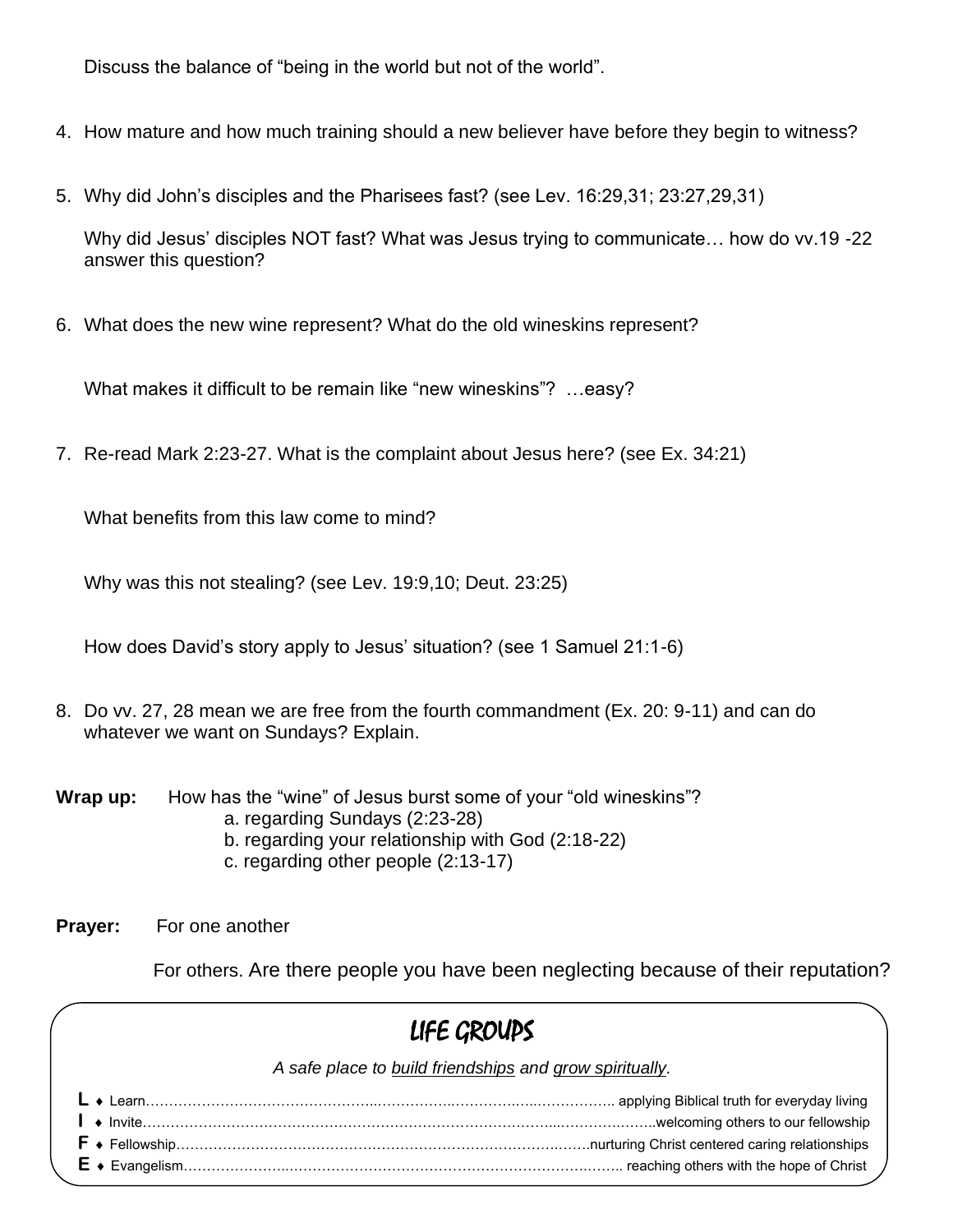# Commentary Notes from the Life Application Bible

#### Notes for Verse 14

Levi is another name for Matthew, the disciple who wrote the Gospel of Matthew. See Matthew's Profile in Matthew 9 for more information.

 **2:14** Capernaum was a key military center for Roman troops, as well as a thriving business community. Several major highways intersected in Capernaum, with merchants passing through from as far away as Egypt to the south and Mesopotamia to the north.

 Levi (Matthew), a Jew, was appointed by the Romans to be the area's tax collector. He collected taxes from citizens as well as from merchants passing through town. Tax collectors were expected to take a commission on the taxes they collected. Most of them overcharged and vastly enriched themselves. Tax collectors were despised by the Jews because of their reputation for cheating and their support of Rome. The Jews must also have hated to think that some of the money collected went to support pagan religions and temples.

 **2:14,15** The day that Levi met Jesus, Levi held a meeting at his house to introduce others to Jesus. Levi didn't waste any time starting to witness! Some people feel that new believers should wait for maturity or training before they begin to tell others about Christ. But like Levi, new believers can share their faith right away with whatever knowledge, skill, or experience they already have.

#### Notes for Verses 16,17

The self-righteous Pharisees were indignant that Jesus would eat a meal with such sinners. But Jesus gladly associated with sinners because he loved them and because he knew that they needed to hear what he had to say. Jesus spent time with whoever needed or wanted to hear his message -- poor, rich, bad, good. We, too, must befriend those who need Christ, even if they do not seem to be ideal companions. Are there people you have been neglecting because of their reputation? They may be the ones who most need to see and hear the message of Christ's love in and from you.

#### Notes for Verse 18ff

John had two goals: to lead people to repent of their sin, and to prepare them for Christ's coming. John's message was sobering, so he and his followers fasted. Fasting is both an outward sign of humility and regret for sin, and an inner discipline that clears the mind and keeps the spirit alert. Fasting empties the body of food; repentance empties the life of sin. Jesus' disciples did not need to fast to prepare for his coming because he was with them. Jesus did not condemn fasting, however. He himself fasted for 40 days (Matthew 4:2). Nevertheless, Jesus emphasized fasting with the right motives. The Pharisees fasted twice a week to show others how holy they were. Jesus explained that if people fast only to impress others, they will be twisting the purpose of fasting.

#### Notes for Verse 19

Jesus compared himself to a bridegroom. In the Bible, the image of a bride is often used for God's people, and the image of a bridegroom for the God who loves them (Isaiah 62:5; Matthew 25:1-14; Revelation 21:2).

#### Notes for Verse 22

A wineskin was a goatskin sewed together at the edges to form a watertight bag. New wine, expanding as it aged, stretched the wineskin. New wine, therefore, could not be put into a wineskin that had already been stretched, or the taut skin would burst.

 The Pharisees had become rigid like old wineskins. They could not accept faith in Jesus that would not be contained or limited by man-made ideas or rules. Your heart, like a wineskin, can become rigid and prevent you from accepting the new life that Christ offers. Keep your heart pliable and open to accepting the lifechanging truths of Christ.

#### Notes for Verse 23

Jesus and his disciples were not stealing when they picked the grain. Leviticus 19:9, 10 and Deuteronomy 23:25 say that farmers were to leave the edges of their fields unharvested so that some of their crops could be picked by travelers and by the poor. Just as walking on a sidewalk is not trespassing on private property, picking heads of grain at the edge of a field was not stealing.